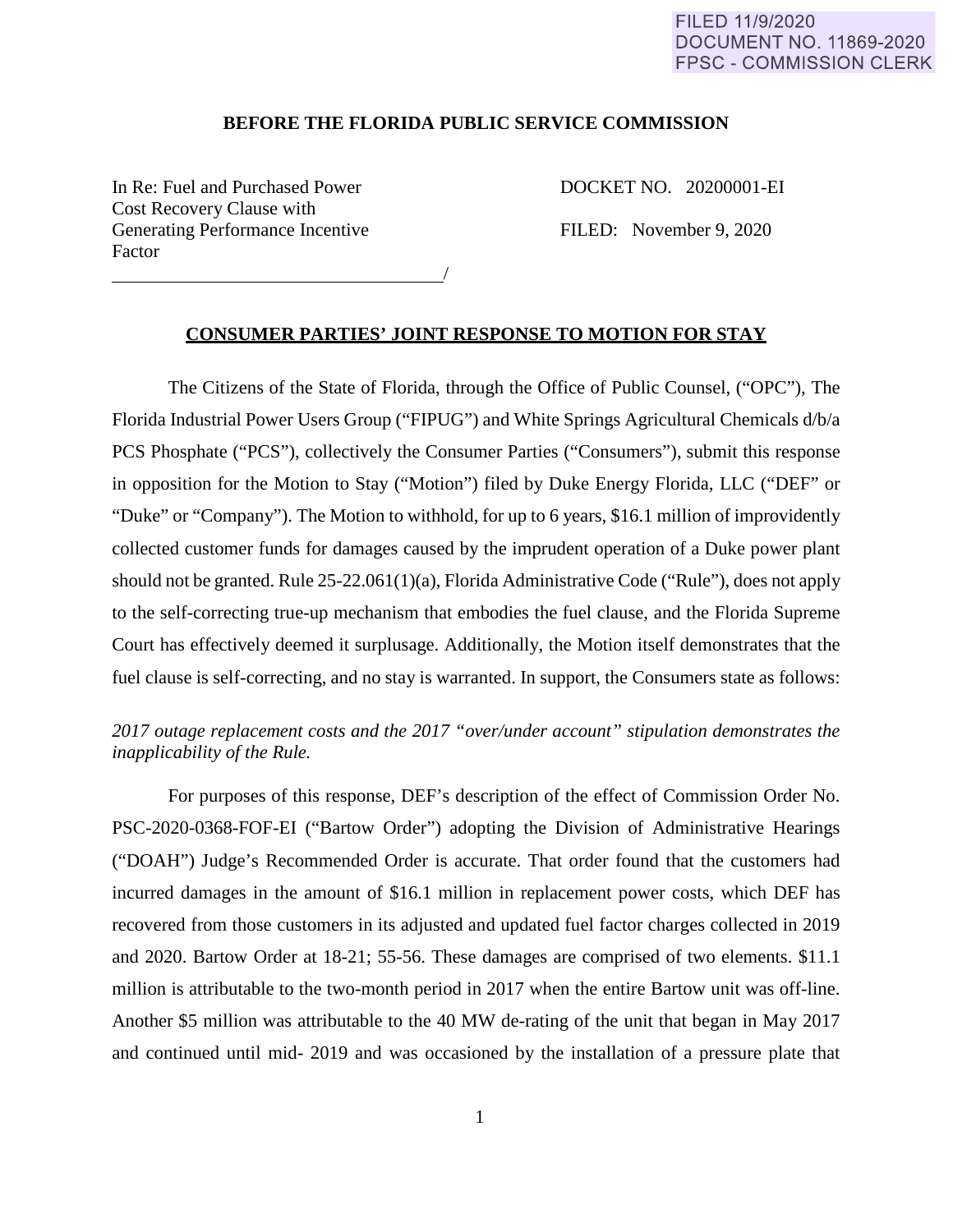limited the output of the unit pending a more permanent repair to Bartow's damaged steam generator. Bartow Order at 18-21; 55-56.

In the Spring of 2017, after DEF had experienced the two-month outage at its Bartow Unit 4 (Steam Turbine) and installed the power limiting pressure plate, the Commission approved a stipulation between DEF and customer representatives in which DEF agreed it would not seek to recover the then estimated \$11 million in replacement power costs associated with the outage. Instead, DEF agreed to record the estimated replacement fuel costs in an "over/under account" for future recovery in the fuel clause. This recovery occurred throughout the year 20[1](#page-1-0)9. TR 356.<sup>1</sup> DEF witness Menendez conceded that the "over/under account" preserved the Company's opportunity to recover the costs in a future period. TR 356-357. DEF's fuel factor calculations accordingly were lower in 2018 than its actual/estimated costs by \$10.9 million because the Company accounted for the unrecovered costs in the "over/under account" and not through its fuel clause recovery mechanism.

DEF witness Menendez testified in the fuel clause hearing this year that the Company was able to submit the 2017 outage replacement costs for clause recovery one year later because of the availability of the "over/under account." He described the true-up function of the account in this manner:

The over/under account that is being referred to is otherwise known as the true-up balance, or the true-up variance. \*\*\*

It is a variance between the revenues collected an [sic] the expense occurred [sic] in the clause account.

TR 355. This mechanism conclusively demonstrates that the fuel clause is self-correcting and adequately provides a mechanism for restoring the *status quo ante* on the chance that the Court orders that DEF should recover the disputed replacement power costs addressed in the Bartow Order. Accordingly, there is no need to interject the surplus stay mechanism into the fuel clause.

 $\overline{a}$ 

<span id="page-1-0"></span><sup>&</sup>lt;sup>1</sup> Transcript references are to the transcript of the November 2, 2020 hearing in Docket No. 20200001-EI.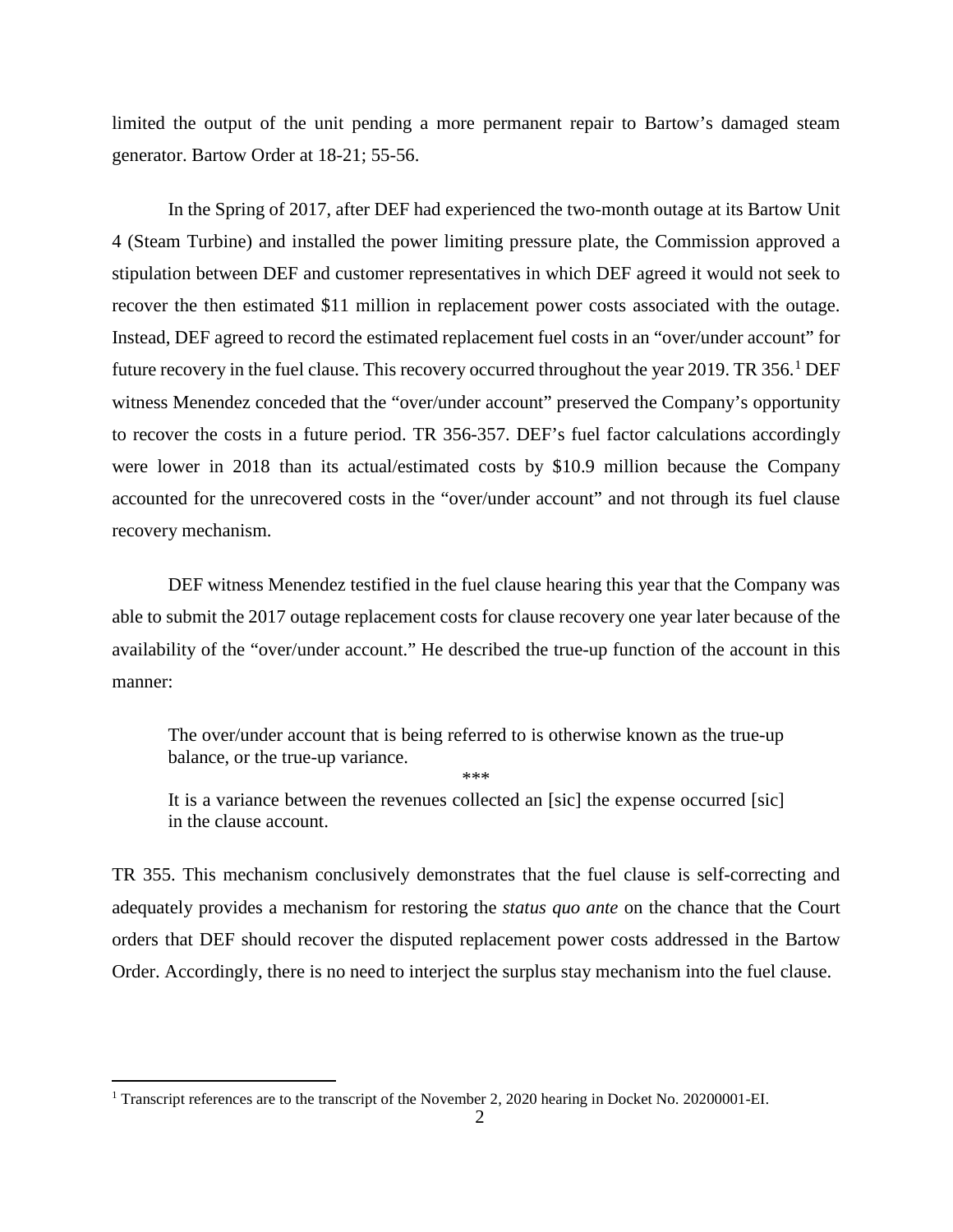*De-rate replacement power costs have not been deemed reasonable or prudent and should not be stayed in any event.* 

As noted, the outage costs were not the only costs at issue in the Bartow order. In 2018, Duke began charging customers for replacement power costs attributable to the de-rating of the Bartow Unit 4 (steam turbine) that was determined by the Commission to have been caused by the 40 MW de-rating of the Steam Turbine. The de-rating of the Bartow unit occurred from May 2017 to September 2019. Order No. PSC-2020-0368A-EI ("Bartow Order") at 56; TR 358-361 (Bernier stipulation). There was no evidence that the replacement power costs required because of the derating were ever recorded in the "over/under account" since these costs were apparently never withheld from recovery or separately identified by DEF. Regardless, DEF collected the money with no Commission review until the conduct of the hearing that was referred to DOAH in 2019. These funds were ruled to be imprudently collected. Now DEF is seeking to retain for up to 2-3 more years funds that were never expressly approved or even considered by the Commission in a reasonableness or prudence determination until the vote on September 1, 2020 denying recovery. By itself, this portion of the overcollections should not be subject to a stay given the provenance of no Commission action in approving them as replacement power costs.

## *The Rule is not applicable to the self-correcting true-up mechanism of the fuel clause and is not mandatory and is in fact mere surplusage.*

DEF asks the Commission to treat the provisions of Rule 25-22.061(10)(a), Florida Administrative Code, as mandatory and cites an inapposite water and sewer rate case as an example where a refund of moneys was ordered and stayed in accordance with the Rule.<sup>[2](#page-2-0)</sup> This rule has never been applied to a case where the self-correcting provisions of the fuel clause were available. There is a good reason for this. The Rule is not necessary or designed to be used in conjunction with the fuel clause. As noted above, implementing the requirements of the Bartow Order simply requires an update to DEF's fuel factor calculations, which is an unremarkable, common occurrence throughout the fuel clause proceedings. TR 379. DEF provides a return of any courtmandated refund of moneys by the crediting of the fuel factor mechanism and the use of the "over/under account" in the same fashion that it already has demonstrated adequately protects its

 $\overline{a}$ 

<span id="page-2-0"></span><sup>2</sup> *In re Aloha Utilities, Inc*, 2005 WL 405335 (Fla. P.S.C. Feb. 7, 2005).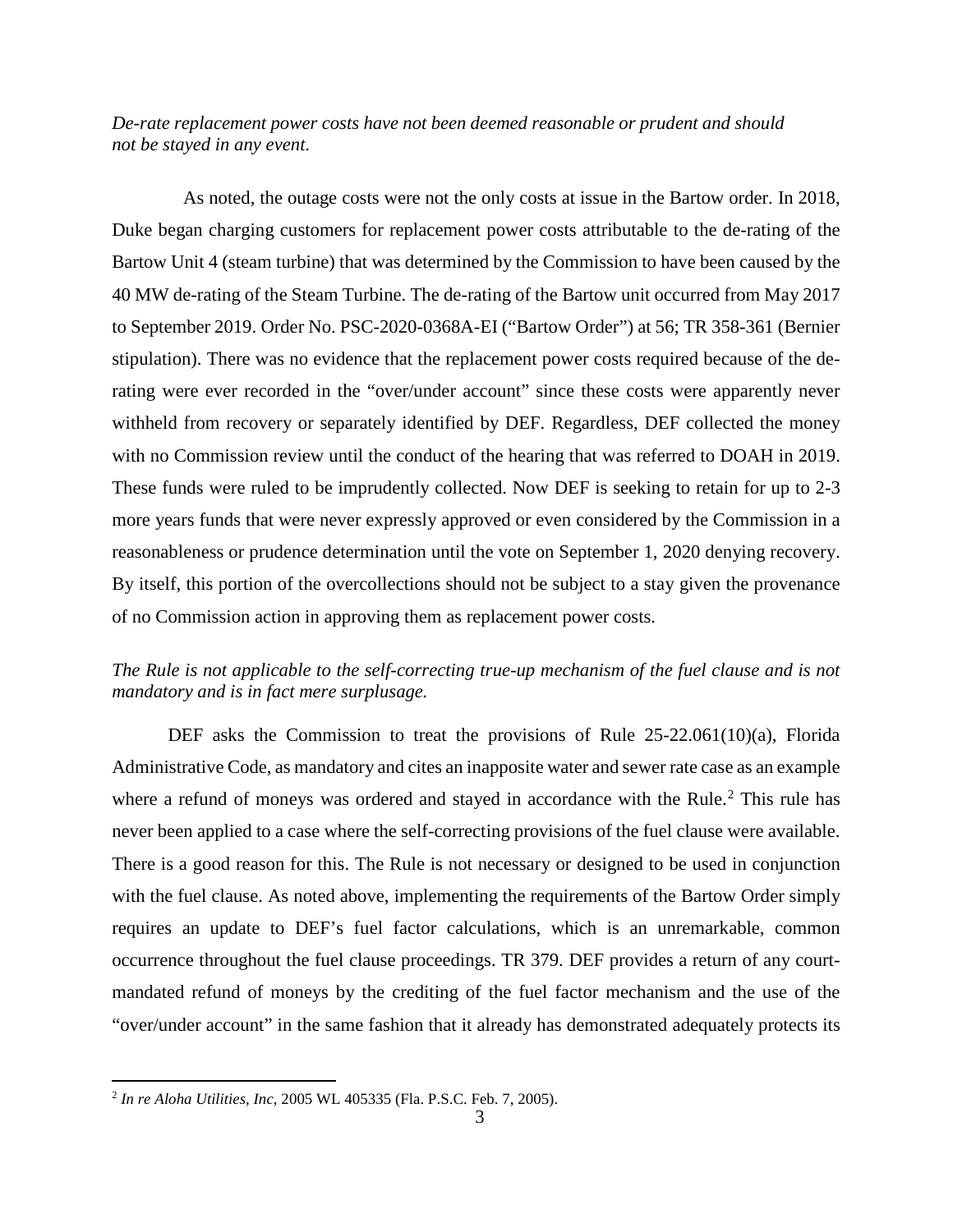interests. Moreover, the Florida Supreme Court has stated that the stay contemplated by the Rule does not function to protect the rights of a utility to recover its costs for which it has been improperly denied recovery. A regulated telecommunications company, upon appealing a Commission order, did not request a stay when it filed the appeal. Upon remand, after losing the appeal of its order denying affiliate transactions cost recovery and because no stay was sought, the Commission erroneously denied the company full recovery of the costs beginning with the effective date of the original Commission order. The Court stated:

Both the Florida Statutes and the Florida Administrative Code have provisions by which GTE could have obtained a stay. However, neither of those mechanisms is mandatory. We view utility ratemaking as a matter of fairness. Equity requires that both ratepayers and utilities be treated in a similar manner.

\*\*\*

It would clearly be inequitable for either utilities or ratepayers to benefit, thereby receiving a windfall, from an erroneous PSC order. The rule providing for stays does not indicate that a stay is a prerequisite to the recovery of an overcharge or the imposition of a surcharge. The rule says nothing about a waiver, and the failure to request a stay is not, under these circumstances, dispositive.

*GTE v Clark (Fla 1996), 668 So. 2d 971, 972-973.* The essence of the *GTE* decision is that, even in a rate case scenario where there is no self-correcting true-up mechanism like there is here, the Stay Rule is an anachronism that serves no purpose to protect the rights of a utility to recover its lawful costs when prevailing on appeal. In any event, there is no evidence that the Commission intended the Rule to apply to the specialized true-up mechanism subsumed in the fuel clause.

# *DEF's request for relief from the bond or corporate undertaking provisions demonstrate the Rule does not apply to the fuel clause*.

Despite invoking the purported mandatory nature of the Rule in granting the stay, the Company asks the Commission to ignore what can only be read as an equally mandatory imposition of conditions of bond or corporate undertaking (or the functional equivalent thereof) that requires that the "stay *shall* be conditioned…." (Emphasis added.) Amazingly, DEF urges the Commission to ignore this mandatory provision precisely because of the self-correcting nature of the fuel clause thusly: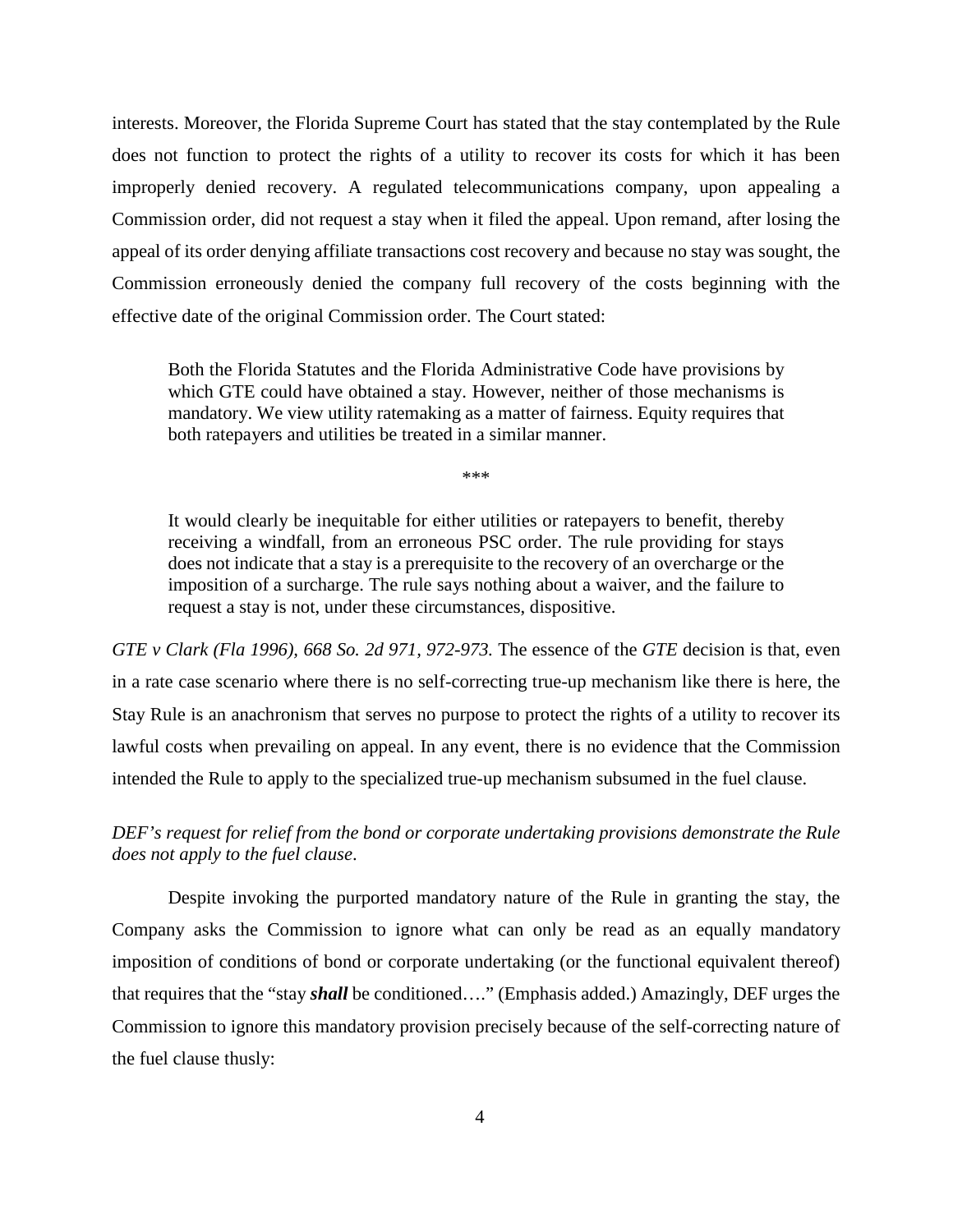Given the circumstances of this case and the on-going nature of the fuel docket, DEF should not be required to post a bond, corporate undertaking, or any other conditions to secure the revenues collected by DEF that may ultimately be subject to refund if the order under appeal is upheld; that is, because such a refund would take the form of a reduction in DEF's fuel collections for the refund period, no bond, undertaking or other assurances are necessary or appropriate.

This internally inconsistent effort to evade the otherwise non-discretionary nature of the assurance provision bolsters the Consumers' position that the Rule was not intended to apply to collections in the fuel clause.<sup>[3](#page-4-0)</sup>

# *The Commission has no basis to grant a stay pursuant to the "discretionary" provisions of the Rule.*

The Company purports to seek to make a showing that it is entitled to discretionary relief by referencing its case that was rejected by the Commission as a demonstration that it is likely to prevail on the merits. This colorable claim based on a previously advanced and twice rejected argument is insufficient on its face and does not amount to a "demonstration." At a minimum, DEF must advance an argument that shows that good reasons for anticipating that result (success on the merits) are demonstrated. It is not enough that a merely colorable claim is advanced. *City of Jacksonville v. Naegele Outdoor Advertising Co*., 634 So. 2d 750, (Fla 1st DCA 1994). (Court applied the standard to the threshold of demonstrating the likelihood of prevailing on the merits in an injunctive relief context.)

An even greater failure is shown in the complete absence of a showing by DEF that it will sustain irreparable harm if the stay is not granted. This argument is internally inconsistent with, and self-defeated by, the request to not require DEF to implement the mandatory posting of a bond or corporate undertaking or other conditions – i.e. because of the availability of the self-correcting

 $\overline{a}$ 

<span id="page-4-0"></span><sup>&</sup>lt;sup>3</sup> In 1992-1993, the Commission delayed the implementation of the brand-new Capacity Cost Recovery Clause ("CCRC") as to Gulf Power in a dispute over whether to offset revenues from sales to another utility with certain costs that were being recovered in base rates. Order No. PSC-1992-1361-FOF-EI at 2. The Commission cited the Rule but, as to Gulf Power Co., ended up delaying implementation of the inaugural CCRC. This action did not involve a "refund of moneys," as is alleged to be the situation here. In the *Gulf* case, the Commission would have otherwise implemented a rate reduction in the inaugural CCRC, and thus would not have reduced an *existing* rate charged to customers. Order No. PSC-1992-1001-FOF-EI at 18. That dispute was resolved on reconsideration and the appeal was dismissed and any notion of a stay – if ever implemented – was moot. Likewise, there was no action taken to lift a stay. Order No. PSC-1993-0047-FOF-EI. It is not even clear to what extent a stay was ordered under the Rule or if there was any consideration at that time that the CCRC operates as a true-up mechanism like the fuel clause. Regardless, the 1992- 1993 CCRC case was not a fuel clause case and it predated the Supreme Court's holding in *GTE* that effectively neutered the import of the Rule in any event.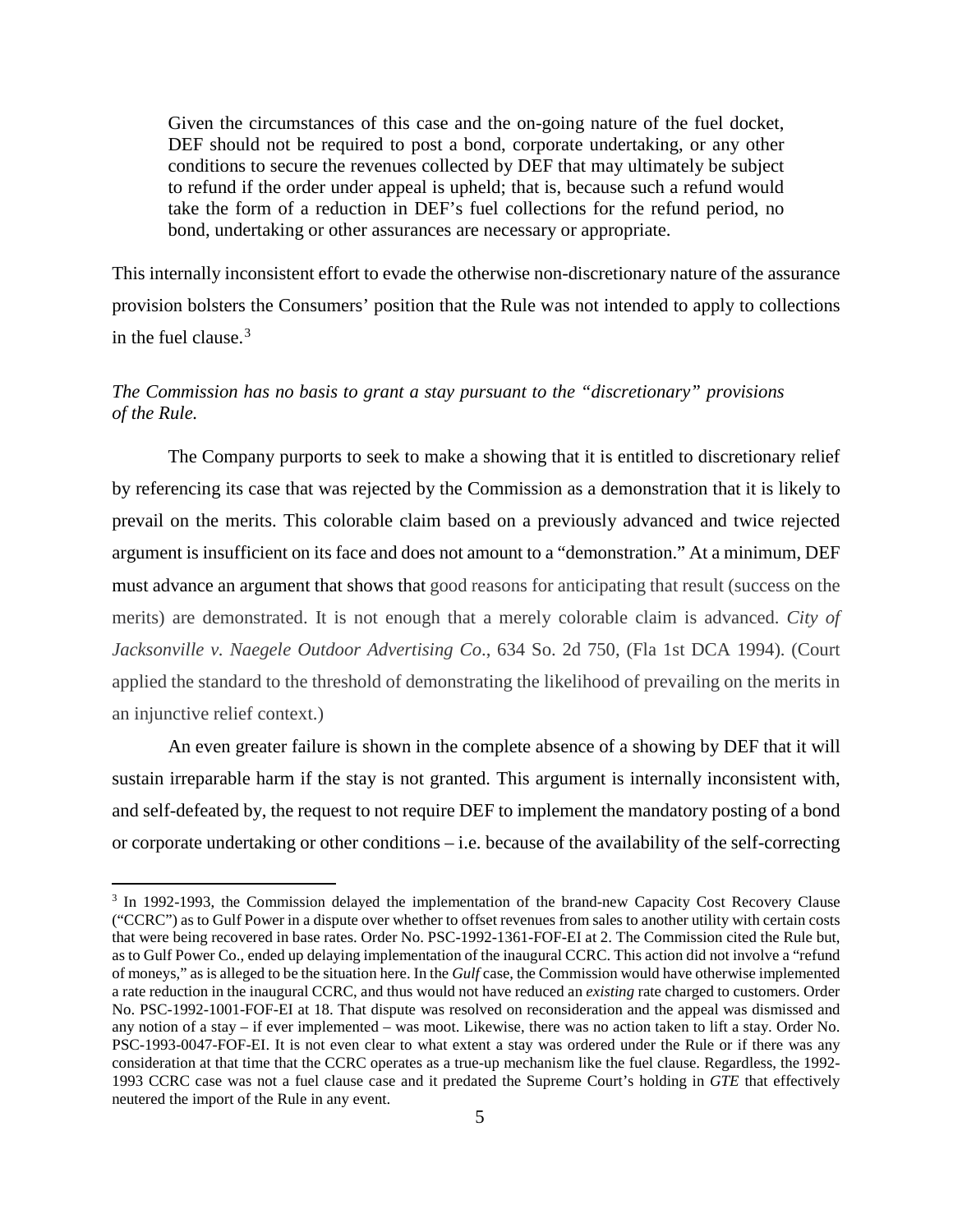true-up mechanism in the fuel clause. On its face, the irreparable harm standard cannot be met or even countenanced. This "throw away" request for alternate discretionary relief merely serves to illustrate that the Rule is not intended or designed to provide relief from a Commission order in the context of the self-contained fuel clause mechanism.

#### *Conclusion.*

 $\overline{a}$ 

At the end of the day, the Consumers submit that the Commission should decline to order a stay of the requirement to credit \$16.1 million to DEF's fuel factor for 2021.<sup>[4](#page-5-0)</sup> Collections of the replacement power costs began in 2017 and largely ended in 2019. Witness Menendez acknowledged that if the credit is not made in the 2021 cycle and a stay is granted, customers would likely not begin to see their money returned until 2023 at the earliest and their money would not be fully returned until the end of 2023 in the likely event DEF fails to convince the Supreme Court that its version of the conclusions of law can be supported by the 102 contrary findings of facts to which the Company agreed. To some extent, if a stay is granted, these customer dollars will not be restored until 5-6 years after the customers originally began paying for the imprudently incurred costs. TR. 373 - 374. Of particular note is that 31% of the funds (related to de-rate costs) that the DEF asks the Commission to let it hold for another 2-3 years, were never even approved by the Commission as reasonable or prudent for recovery as replacement power costs. This fact further mitigates against application of the mistakenly characterized non-discretionary nature of the Rule.

In summary, the Consumers urge the Commission to deny the stay. Customers have overpaid these replacement power costs for years now and are entitled to a return of the funds. The Rule is incompatible with the operation of the rate setting mechanism of the fuel clause and should not be applied to allow DEF to keep its customers' money through the end of 2023. The Consumers

<span id="page-5-0"></span><sup>4</sup> DEF has not sought to invoke the Rule on the second prong of the test ("…decrease in rates charged to customers…") because the relief ordered by the Commission in the Bartow Order does not involve a decrease in the rates charged to customers. DEF already had proposed a decrease in the current rate. TR 345. DEF witness Menendez speculated without factual predicate that crediting the \$16.1 million in replacement power costs years in the future would reduce customer rates, and this was not grounded in fact. TR 394 - 395. He offered no evidence of what rates would be in two years or what the starting point would be. Logic supports that there would be a reduction in *collections*, but that is what happens in the true-up process. TR 379. How customer rates currently being paid will be affected, if at all, is unknowable.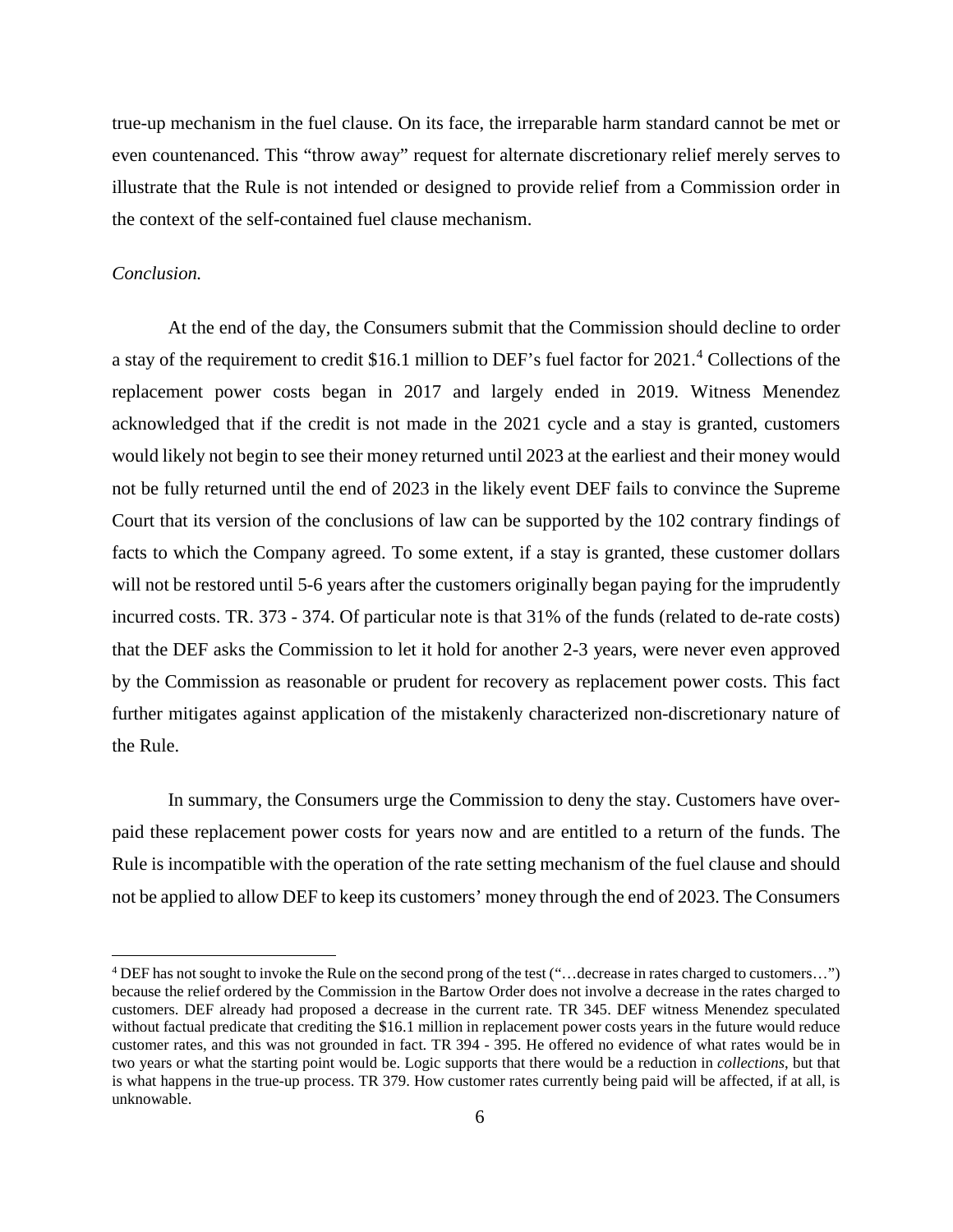submit that the 2017 stipulation that resulted in the forbearance of outage replacement power costs in 2018, can be utilized in concert with the "over/under account" to protect DEF in the unlikely event that it prevails on appeal.

The Consumers are willing to stipulate, if necessary (which we think it is not given the self-correcting true-up nature of the fuel clause) that DEF would be able to credit the clause with the \$16.1 million (plus interest) for 2021 fuel factor purposes and debit the "over/under account" so that if DEF prevails on appeal, the process can be reversed and the "over/under account" would be credited and the fuel factor would be debited by the amount ordered collected from customers. This is how the fuel clause operates ordinarily and independently of the stay provisions of the Rule. The GTE decision confirms that this type of equity and fairness works regardless of the invocation of the Rule. DEF's Motion should be denied.

Respectfully submitted by Consumers,

/s/ *Charles J Rehwinkel* Charles J. Rehwinkel Deputy Public Counsel Office of Public Counsel c/o The Florida Legislature 111 West Madison Street, Rm 812 Tallahassee, FL 32399-1400 Attorneys for Citizens of Florida

*/s/ Jon C. Moyle*  Jon C. Moyle, Jr. Karen A. Putnal Moyle Law Firm, P.A. 118 North Gadsden Street Tallahassee, Florida 32301 [jmoyle@moylelaw.com](mailto:jmoyle@moylelaw.com) [kputnal@moylelaw.com](mailto:kputnal@moylelaw.com)

*Attorneys for the Florida Industrial Power Users Group*

### **STONE MATTHEIS XENOPOULOS & BREW, PC**

*/s/ James W. Brew* James W. Brew Laura Wynn Baker 1025 Thomas Jefferson Street, NW 8th Floor, West Tower Washington, DC 20007 Telephone: (202) 342-0800 Facsimile: (202) 342-0807 Email: [jbrew@smxblaw.com](mailto:jbrew@smxblaw.com)

lwb@smxblaw.com *Counsel for White Springs Agricultural Chemicals, Inc., d/b/a PCS Phosphate*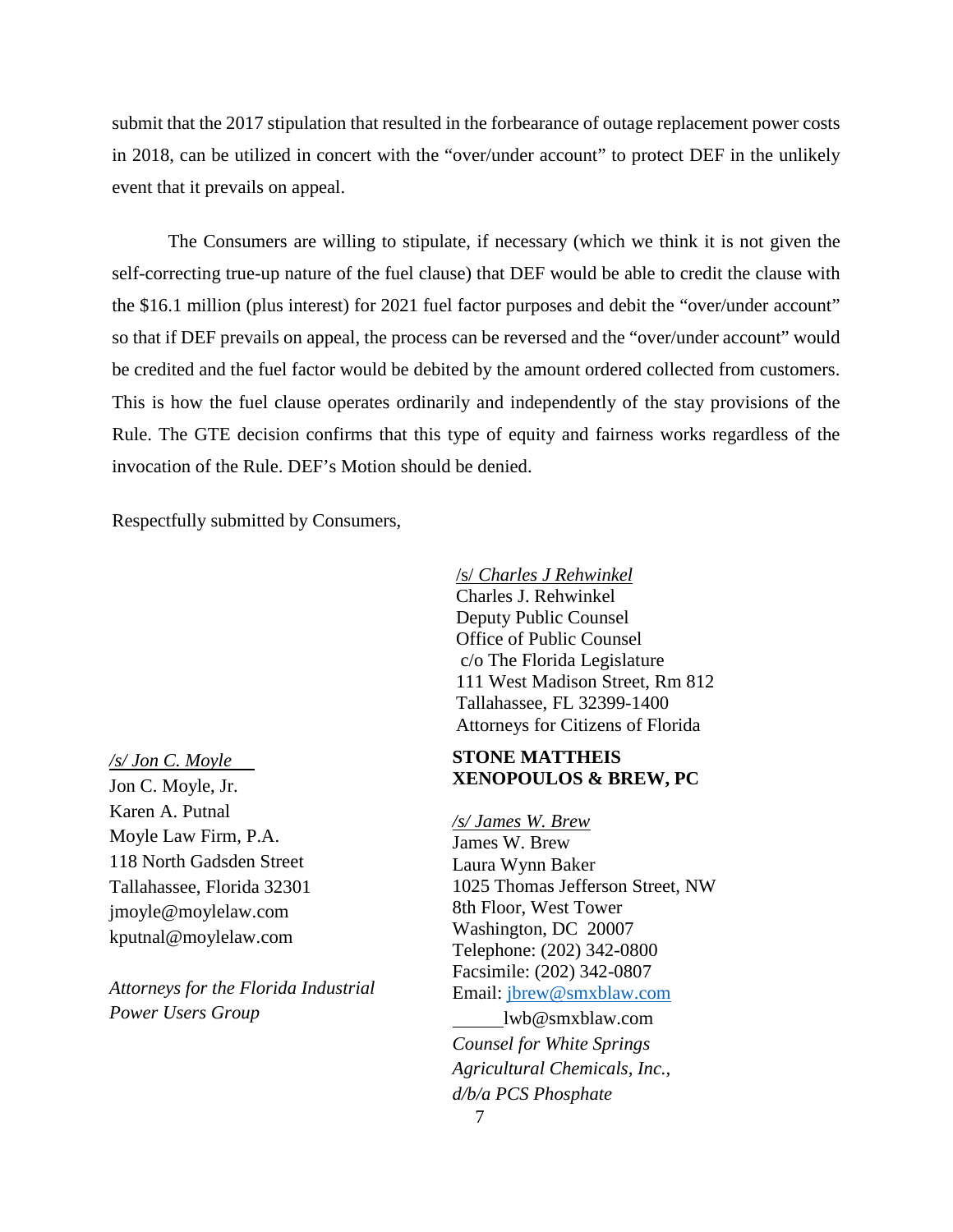#### **CERTIFICATE OF SERVICE**

**I HEREBY CERTIFY** that a true and correct copy of the foregoing **CONSUMER PARTIES' JOINT RESPONSE TO MOTION FOR STAY** has been furnished by electronic mail on this 9th day of November, 2020, to the following:

Ausley Law Firm James Beasley Jeffrey Wahlen Malcolm Means P.O. Box 391 Tallahassee, FL 32302 [jbeasley@ausley.com](mailto:jbeasley@ausley.com)  [jwahlen@ausley.com](mailto:jwahlen@ausley.com)  [mmeans@ausley.com](mailto:mmeans@ausley.com)

Duke Energy Matthew R. Bernier 106 E. College Ave., Ste. 800 Tallahassee, FL 32301 matthew.bernier@dukeenergy.com

Florida Power & Light Company Kenneth A. Hoffman 134 W. Jefferson St. Tallahassee, FL 32301 [Kenneth.Hoffman@fpl.com](mailto:ken.hoffman@fpl.com)

Shutts Law Firm Daniel Nordby Daniel Hernandez Alyssa Cory 215 S. Monroe Street, Suite 804 Tallahassee FL 32301 acory@shutts.com dhernandez@shutts.com dnordby@shutts.com

Beggs Law Firm Steven R. Griffin P.O. Box 12950 Pensacola, FL 32591 [srg@beggslane.com](mailto:srg@beggslane.com)

Florida Industrial Power Users Group Jon C. Moyle, Jr. Myndi Qualls c/o Moyle Law Firm, PA 118 N. Gadsden St. Tallahassee, FL 32301 [jmoyle@moylelaw.com](mailto:jmoyle@moylelaw.com) [mqualls@moylelaw.com](mailto:mqualls@moylelaw.com)

Florida Public Utilities Co. Mike Cassel 208 Wildlight Ave. Yulee FL 32097 [mcassel@fpuc.com](mailto:mcassel@fpuc.com)

Gunster Law Form Beth Keating 215 S. Monroe St., Ste. 601 Tallahassee, FL 32301 [bkeating@gunster.com](mailto:bkeating@gunster.com)

Duke Energy Dianne M. Triplett 299 First Ave. N. St. Petersburg, FL 33701 [dianne.triplett@duke-energy.com](mailto:dianne.triplett@duke-energy.com)

Florida Power & Light Company Maria Moncada David Lee Jason Higgibontham 700 Universe Blvd. Juno Beach, FL 33408 [maria.moncada@fpl.com](mailto:maria.moncada@fpl.com) [david.lee@fpl.com](mailto:david.lee@fpl.com) jason.higginbotham@fpl.com

Gulf Power Company Russell A. Badders C. Shane Boyett One Energy Place Pensacola, FL 32520 [russell.badders@nexteraenergy.com](mailto:russell.badders@nexteraenergy.com) [charles.boyett@nexteraenergy.com](mailto:charles.boyett@nexteraenergy.com)

PCS Phosphate James W. Brew Laura W. Baker c/o Stone Law Firm 1025 Thomas Jefferson St., NW 8th Floor, W. Tower Washington, D.C. 20007 [jbrew@smxblaw.com](mailto:jbrew@smxblaw.com) [lwb@smxblaw.com](mailto:lwb@smxblaw.com)